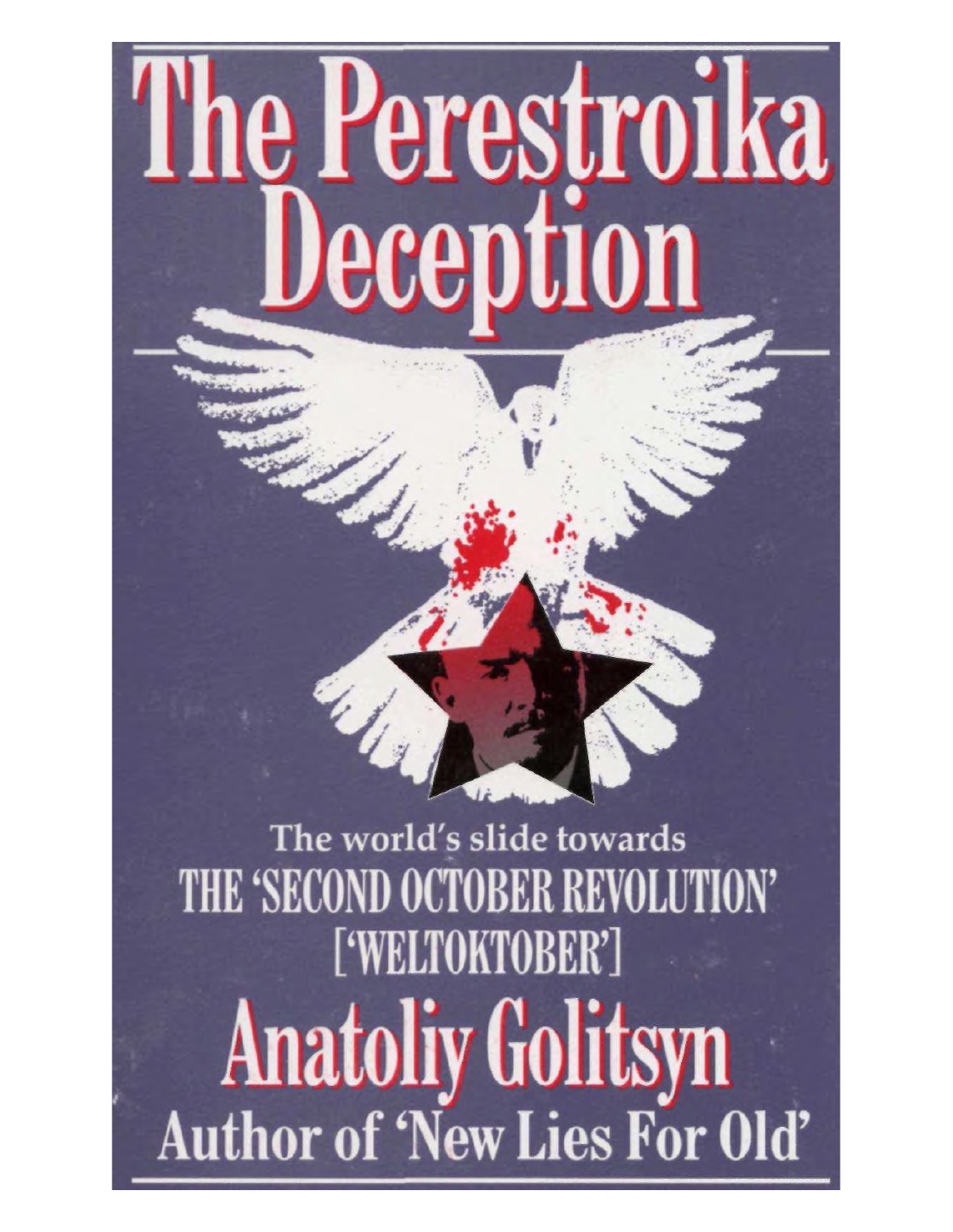Anatoly Golitsyn's first book, "New Lies for Old," caused a long sensation when it was discovered that, unlike most Western analysts, the Author had accurately predicted some years ahead of the events, the 'Break with the Past' which took place in Eastern Europe and the Soviet Union in 1989-91. In his book 'Wedge: The Secret War between the FBI and CIA' [Alfred A Knopf, New York, 1994], Mark Riebling, who carried out a methodical analysis of Golitsyn's predictions in 'New Lies for Old', credited the Author with an accuracy record of nearly 94%. This singular achievement puts all other analysts, including some official services, to shame; and it is precisely because of his record of pinpoint accuracy that Western Governments, policymakers and even some intelligence services, whose record bears little comparison with Golitsyn's, have competed with one another over the years to find reasons why Golitsyn's perceptive explanations of Soviet strategy should be ignored. But events as they unfold are relentlessly proving this remarkable analyst of Soviet strategy to be right. 'The Perestroika Deception' explains the devious secret intent behind the Leninist strategy which the 'former' Communists are pursuing under cover of fake 'reform' and 'progress towards democracy'. **The immediate strategic objective is 'convergence' with the West - on their terms, not ours. The ultimate objective is Lenin's: replacement of nation states with collective regional governments as building blocks of the 'New World Social Order' - World [Communist] Government**.

#### **ABOUT THE AUTHOR**

Anatoliy Golitsyn was born in the Ukraine in 1926. While a cadet in military school, he was awarded a Soviet medal 'For the defence of Moscow in the Great Patriotic War' for digging anti-tank trenches near Moscow. At the age of fifteen, he joined the Komsomol (League of Communist Youth) and, at nineteen, he became a member of the Communist Party.

In the same year, he joined the KGB, in which he studied and served until 1961. He graduated from the Moscow School of Military Counter-espionage, the counterintelligence faculty of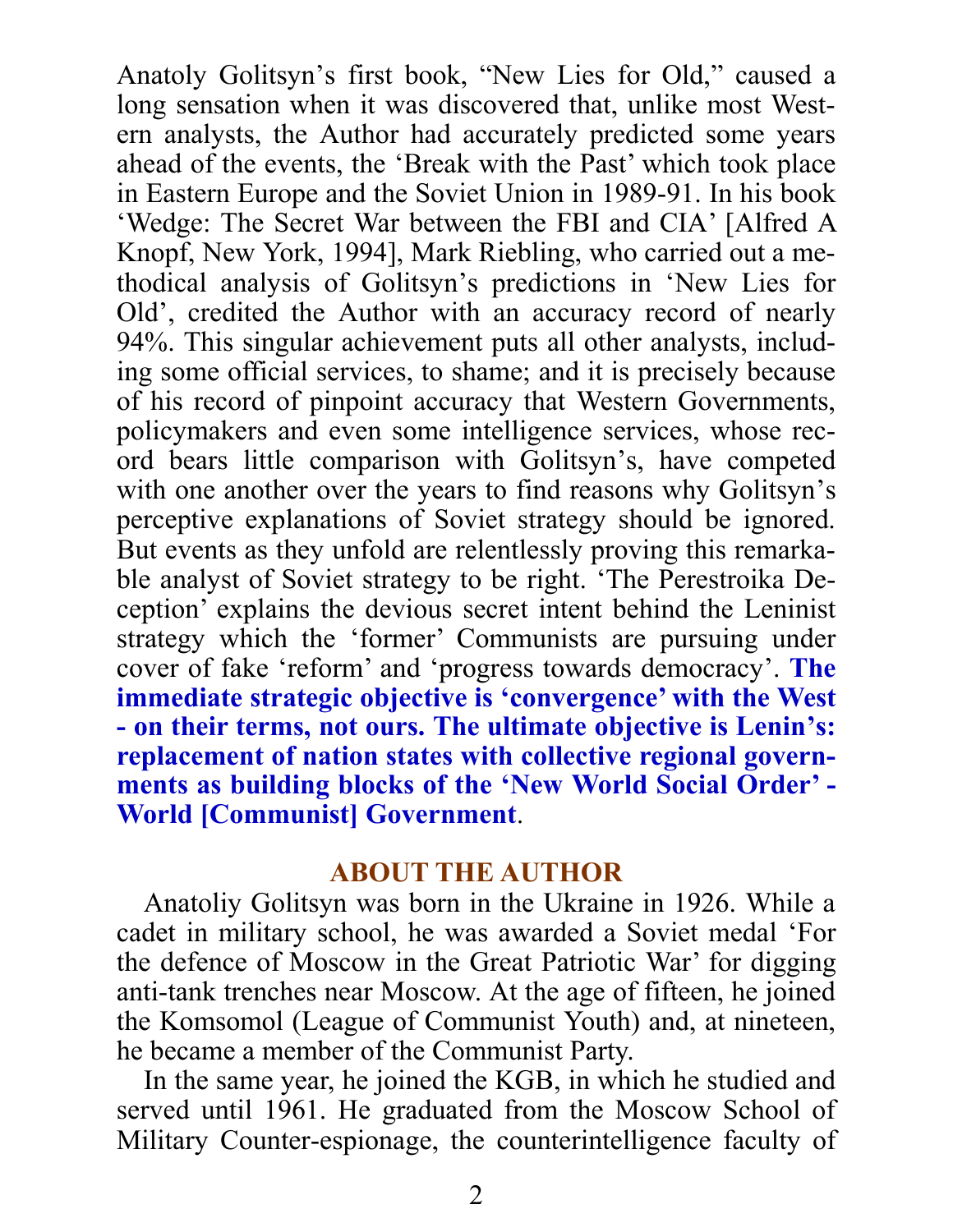the High Intelligence School, and the University of Marxism-Leninism and completed a correspondence course with the High Diplomatic School. In 1952 and early 1953 he was involved with a friend in drawing up a proposal to the Central Committee on the reorganisation of Soviet intelligence.

In connection with this proposal he attended a meeting of the secretariat chaired by Stalin and a meeting of the Presidium chaired by Malenkov and attended by Khrushchev, Brezhnev and Bulganin. In 1952-53 he worked briefly as head of a section responsible for counter-espionage against the United States. In 1959 he graduated with a law degree from a four-year course at the KGB Institute (now the KGB Academy) in Moscow.

From 1959 to 1960, at a time when Soviet long-range strategy was being formulated and the KGB was being reorganised to play its part in it, he served as a senior analyst in the NATO section of the Information Department of the Soviet intelligence service. He served in Vienna and Helsinki on counterintelligence assignments from 1953 to 1955 and from 1960 to 1961, respectively.

He defected to the United States in December 1961. Subsequently, his contribution to the national security of leading Western countries was recognised by the award of the United States Government Medal for Distinguished Service.

He was made an Honorary Commander of the British Empire (CBE). A promise of membership of the Legion d'Honneur made when President Pompidou was in power was not fulfilled owing to the change of government.

Since 1962, the Author has spent much of his time on the study of Communist and international affairs, reading both the Communist and the Western press. In 1980 he completed, and in 1984 he published, 'New Lies for Old', a study of the Soviet long-range strategy of deception and disinformation.

For over thirty years, the Author has submitted Memoranda to the Central Intelligence Agency, in which he has provided the Agency with timely and largely accurate forecasts of Soviet Bloc developments and on the evolution of Soviet/Russian/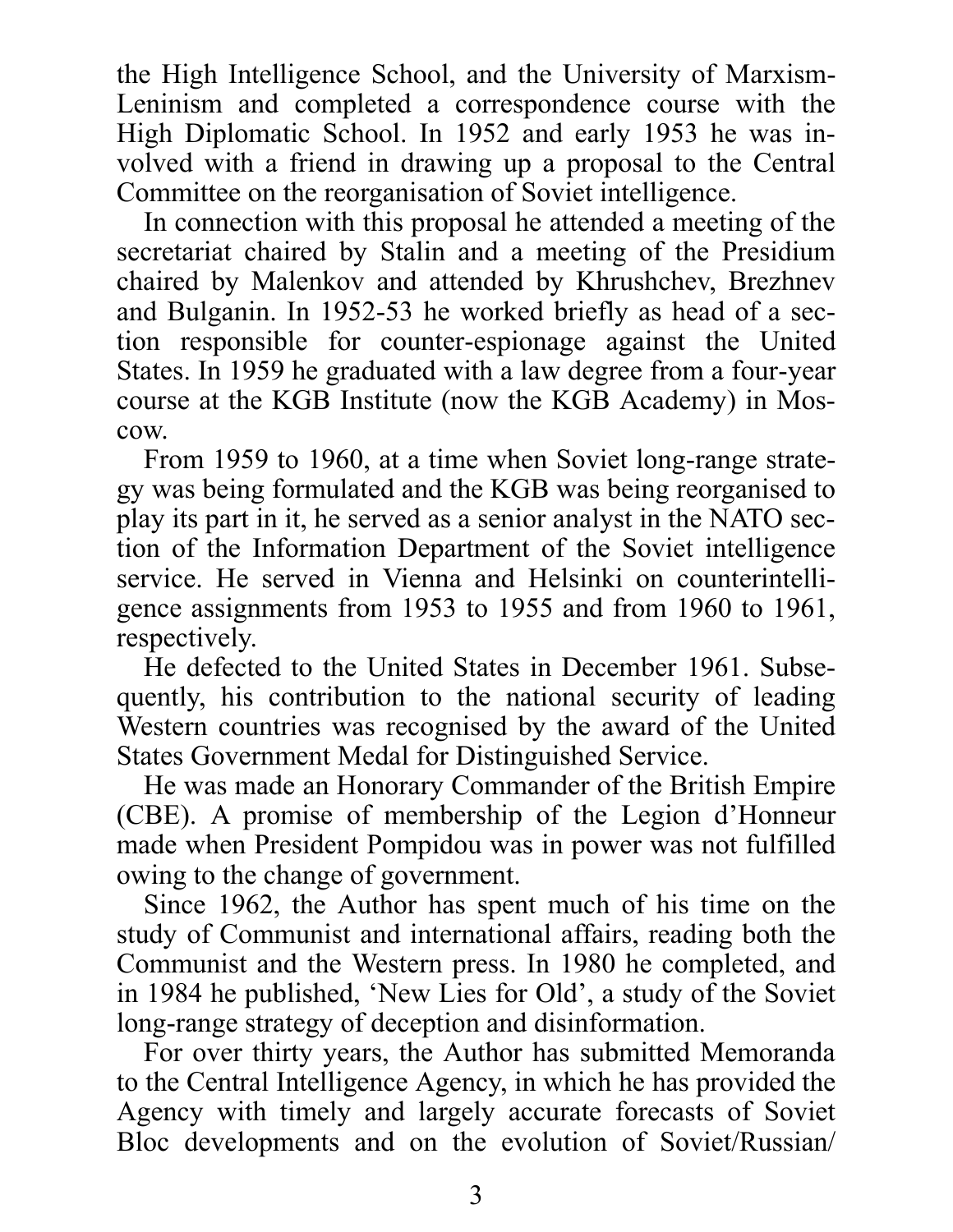Communist strategy. By applying the dialectical methodology which drives the strategy, the Author has been able to score innumerable 'bulls-eyes'. This unparalleled track record reflects the Author's personal experience of four years in the KGB's strategy 'think tank', together with his deep understanding of the dialectical nature of the strategy and the Leninist mentality of its originators and implementers.

The Author is a citizen of the United States.

### **Memoranda to the CENTRAL INTELLIGENCE AGENCY**

"This collection of my Memoranda to the Central Intelligence Agency is about Soviet grand strategy and the new dimensions of the threat to the Western democracies. **This book shows that the essence of the special manoeuvre in the present grand strategy for Communism lies, internally, in the creation and use of controlled 'political opposition' to effect a transition to new 'democratic,' 'non-Communist,' 'nationalist' power structures which remain in reality Communist-controlled.** Internationally, the essence of the manoeuvre lies in the use of the political potential of these new power structures to develop contacts and promote solidarity with the Western democracies as **a means towards the achievement of world Communist victory through the convergence of the Communist and non-Communist systems**." Anatoliy Golitsyn, United States, 1995

## **Selected Exerts From "The Perestroika Deception"**

"In 1984 I thought that, in the event of Western resistance to Soviet strategy, the scenario of convergence between the two systems might take the next half century to unroll. [See 'New Lies For Old,' pgs 365-6]

"Now, however, because the West has committed itself to the support of *'perestroika'* and because of the impact of the misguided and euphoric support for it in the Western media, convergence might take less than a decade."  $-$  Pg XX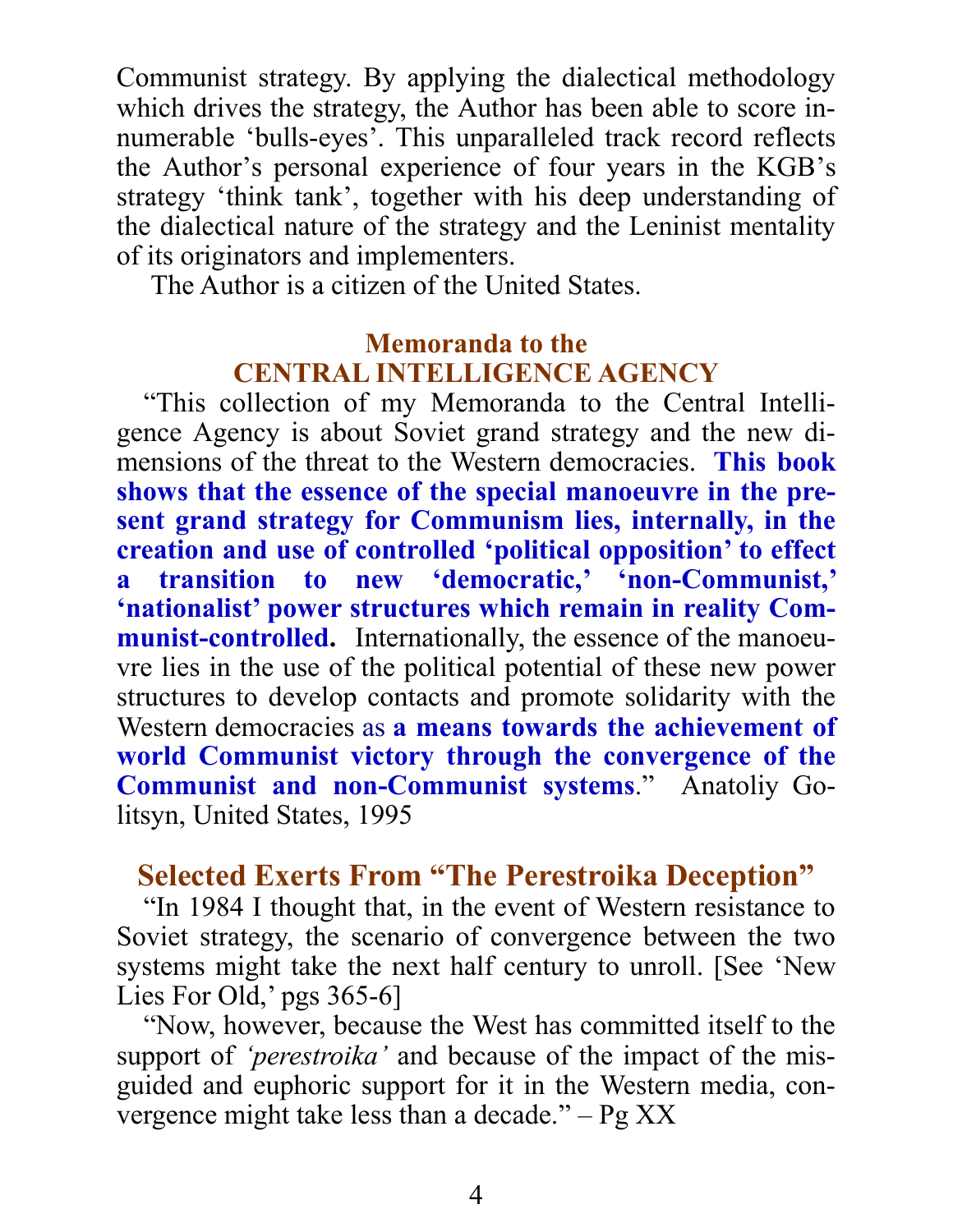### **MARCH 1989 'PERESTROIKA' THE FINAL PHASE: ITS MAIN OBJECTIVES**

The new method sees *'perestroika',* not as a surprising and spontaneous change, but as the logical result of thirty years of preparation and as the next and final phase of the strategy: it sees it in a broader context than Soviet 'openness' has revealed. **It sees it, not only as a renewal of Soviet society, but as a global strategic design for 'restructuring' the entire capitalist world***.* – Pg 17

# **For the United States**

To neutralize the influence of the anti-Communist political right in the American political parties and *to create favourable conditions for a victory of the radical Left in the 1992 US presidential elections*. **[***post note: Bill Clinton became president in 1992***]**

To 'restructure' the American military, political, economic and social status quo **to accommodate greater convergence between the Soviet and American systems and the eventual creation of a single World Government**.

# **The paramount global objective**

The paramount global objective of the strategy of *'perestroika'* is to weaken and neutralize anti-Communist ideology and the influence of anti-Communists in political life in the United States, Western Europe and elsewhere – presenting them as anachronistic survivors of the Cold War, reactionaries and obstacle to 'restructuring' and peace. Anyone who warns about Moscow's true objectives is automatically branded a "Cold Warrior,' even by people who have doubts about Moscow's motives.  $-Pg 18$ 

Gorbachev is a committed Leninist who is carrying out the strategy of Communist renewal as a means towards the ultimate conquest of the Western democracies. – Pg 19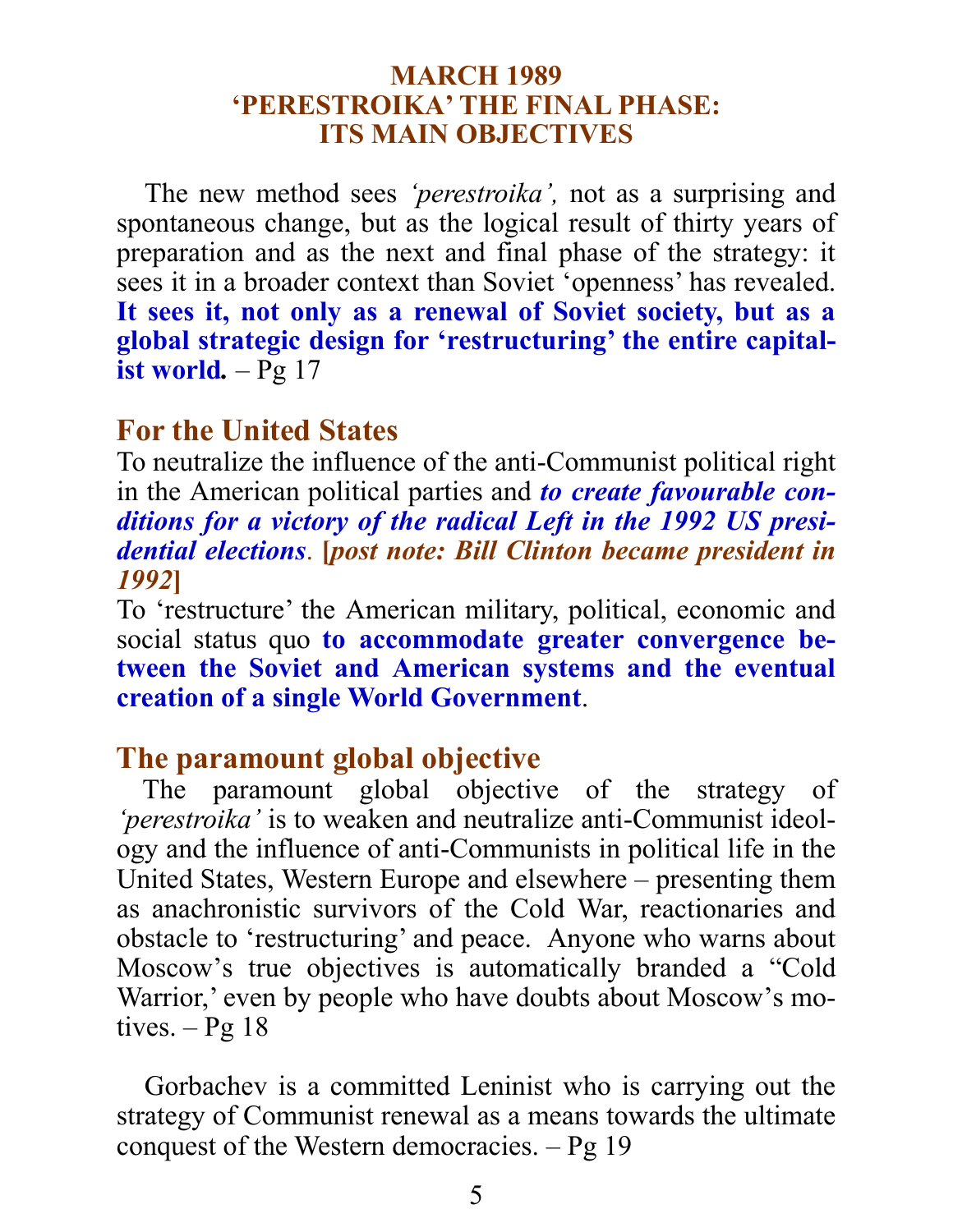#### **THE SOVIET CAMPAIGN AGAINST ANTI-COMMUNISTS IN THE WEST**

Georgiy Arbatov described the process as the 'removal of the Soviet enemy from the minds of the Americans.' The Soviet media, the Soviets' allies and agents of influence will attack and seek to isolate anti-Communisim and anti-Communists as obstacles to 'restructuring,' 'cold warriors' and enemies of peace.

*The targets of the assault will be the political leaders and government officials who have a realistic understanding of the Soviet threat; anti-Communists in the Republican and Democratic parties, especially those on the political and religious right*; anti-Communists in the socialist, social democratic and conservative parties in Western Europe; American and European experts on Soviet affairs and members of the American and European media who are trying to be objective in presenting *'perestroika'* and its meaning for the democracies.

*They will be attacked as reactionaries, bureaucrats with outworn ideas, political or religious Cold War warriors, spoilers or just fascists. The attack will aim to neutralize them by ridicule and to turn them into an endangered species*. – Pg 32

**First of all**, the neutralisation of anti-Communist influence, especially the conservative parties, as an important factor in the political life of the United States, West Germany, France and Britain.

**Secondly**, securing the victory of the radical Left in the next presidential elections in 1992 in the United States and the victory of the Socialist and Labour parties in the national elections in West Germany, France and Britain in the 1990s. The Soviets plan to hold the International Conference on Human Rights in Moscow in 1991; and their keen interest in American participation in it is due to **their desire to influence the outcome of the elections in favour of the radical Left**. In their assessment, the Left will be prepared to carry out and accelerate 'restructuring' in the United States.

The Soviet strategists believe that an economic depression in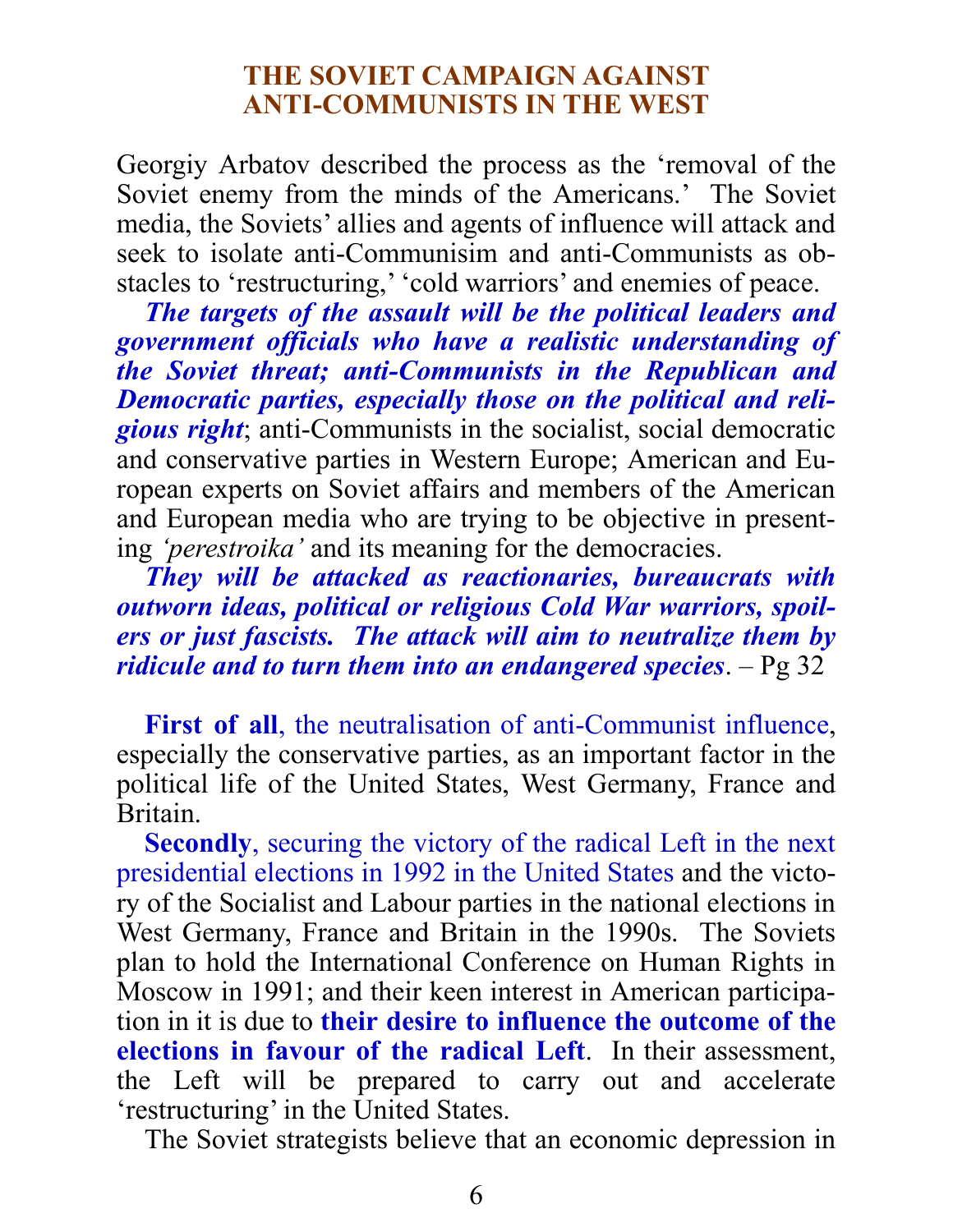the United States would provide even more favourable conditions for the execution of their strategy. In that event, the Soviets and their allies would shift to the doctrine of class struggle and try to divide the Western nations along crude class lines.

*The final period of 'restructuring' in the United States and Western Europe would be accompanied, not only by the physical extermination of active anti-Communists, but also by the extermination of political, military, financial and religious elites. Blood would be spilled and political re-education camps would be introduced. The Communists would not hesitate to repeat the mass repressions of their revolution in 1917, of the Soviet occupation of Eastern Europe in the Second World War or of the Chinese Communist victory of 1949.*

*This time, they would resort to mass repressions in order to prevent any possibility of revolt by the defeated, and to make their victory final.* – Pg 34

# **FALLACIES ABOUT GORBACHEV AND** *'PERESTROIKA'*

# **THE SIXTH FALLACY: That the Cold War is over**

Believers think the Soviet Union is no longer dangerous and that the Cold War is over. They take the deadly flirtation for the romantic marriage. The West perceives the Cold War to be over, and Communism to be dead; but from the Soviet side *the Cold War will accelerate and become more deadly, especially for the political right* which is being targeted as never before with the intention that it should suffer total obliteration.  $-$  Pg 40

The new American leader who fails to change course and correct this error will face responsibility for the loss of Western Europe to the Communists and, ultimately, for the end of the great American experiment with democracy.

The moral grounds for a reversal of the American response and for a rejection of the Soviet strategy of *'perestroika'* are very simple. A system which has killed 20 million of its people (50 million if those killed under Communism in China are in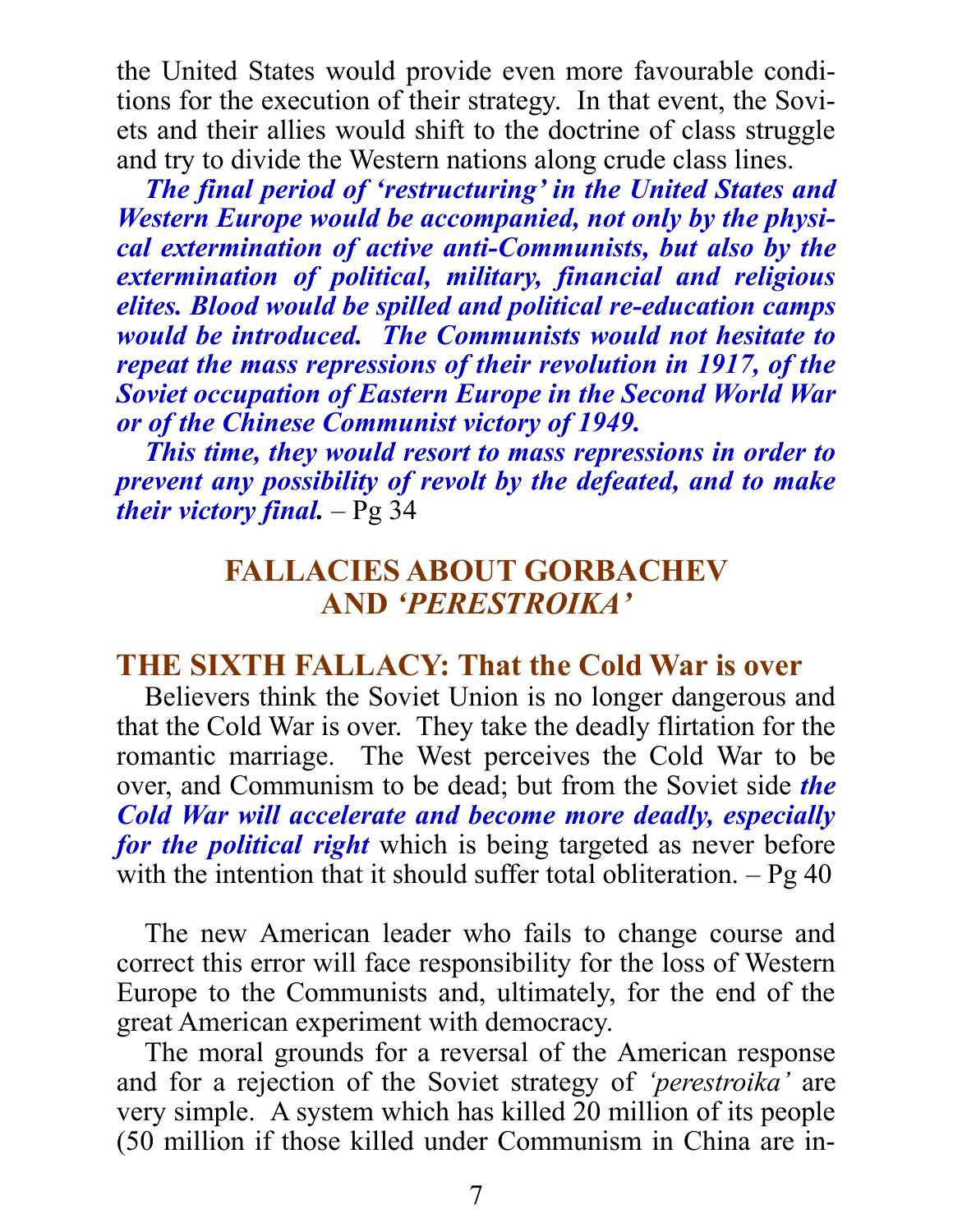cluded), has raped its intellectuals and brought suffering and misery to the peoples of the Soviet Empire, does not deserve to be renewed. The American people are under no moral obligation to help with the reconstruction of such a system.

*The pragmatic ground for a new American response to 'perestroika' is the need to protect and preserve the American system from 'restructuring,' end convergence with the Soviet system, and to save the American people from the blood baths and re-education camps which such convergence will ultimately bring*. – Pg 42

**Convergence will be accompanied by blood baths and political re-education camps in Western Europe and the United States. The Soviet strategists are counting on an economic depression in the United States and intend to introduce their reformed model of socialism with a human face as an alternative to the American system during the depression**. All these points must be publicly revealed. – Pg 46

# **4 January 1988**

These elements have been used in the pursuit of the principal objectives of the strategy in foreign affairs, in order:

- To reduce the influence of Western countries in the world.
- To shift the balance of power in favour of the Communist world by breaking up Western regional alliances including NATO, CENTO and SETO and *by paralyzing Western military programmes and commitment, especially by supporting national liberation movements as, for example, in Vietnam*.
- To exploit the resulting shift in the balance of power *to move towards the final conquest of capitalism through the convergence on Communist terms of the capitalist and Communist systems*.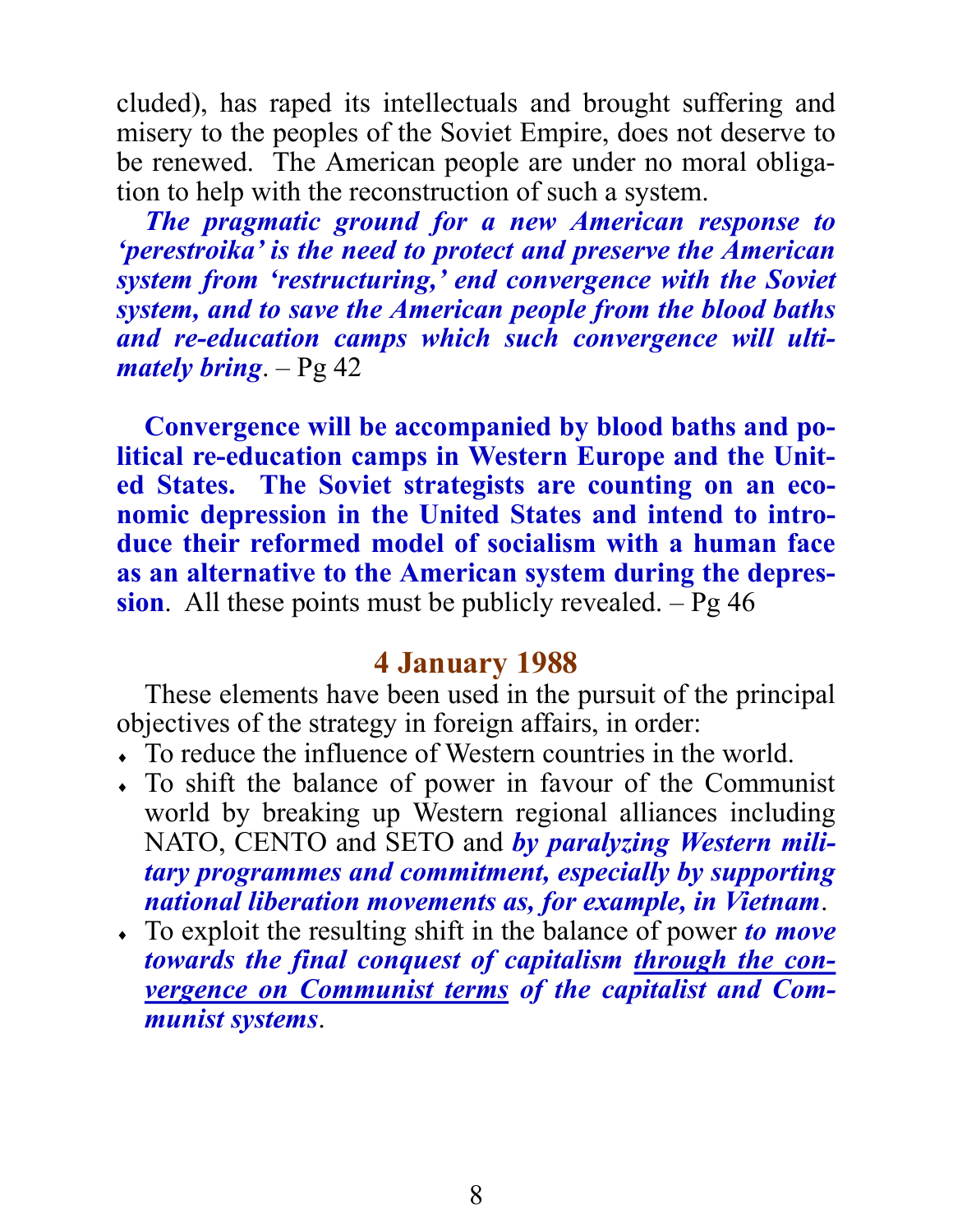There is no doubt that this third grand strategy aims to procure total Communist victory. Khruskchev'snotorious remark, reported as 'we shall bury you' (although in fact he said: "We shall be present at your funeral'), was a slip of the tongue; but it was made at the time when the strategy was adopted and it expressed the true aim of the strategy.

Acceptance of this aim was accompanied by a 'joke' popular in bureaucratic circles at the time and attributed to Suslov, one of the top Communist strategists: 'Comrades, should we really take over the whole capitalist world? Wouldn't it be better to leave at least one capitalist state like the United States so that it could feed us?'

To sum up, the central purpose of the third grand strategy and its final phase of *'perestroika'* is to renew the regimes in the USSR and other Communist countries and to convert them into states of 'mature socialism with a human face.' But **the strategy goes beyond domestic restructuring and is aimed at the peaceful and** *non-peaceful conquest of the United States and Western Europe from within*. – Pg 55

The root of the conflict between the powers is the Soviet grand strategy for world conquest, and the willingness of the American elite to accommodate it.

In the long run, American acceptance of *'perestroika'* as a genuine, spontaneous process entailing the abandonment of that strategic objective will divide the American nation. The United States might well slide into a political morass comparable to the Weimar Republic in Germany in the 1920s. That would make Soviet victory through convergence coupled with war blackmail a realistic prospect. The risk of war might in any case increase. The current joke among Soviet bureaucrats in Moscow is said to be that *'perestroika'* will be followed by 'prestrelka' – that is to say, a 'shoot-out,' ending in a bloodbath in the Lenin-Stalin style.  $-$  Pg 62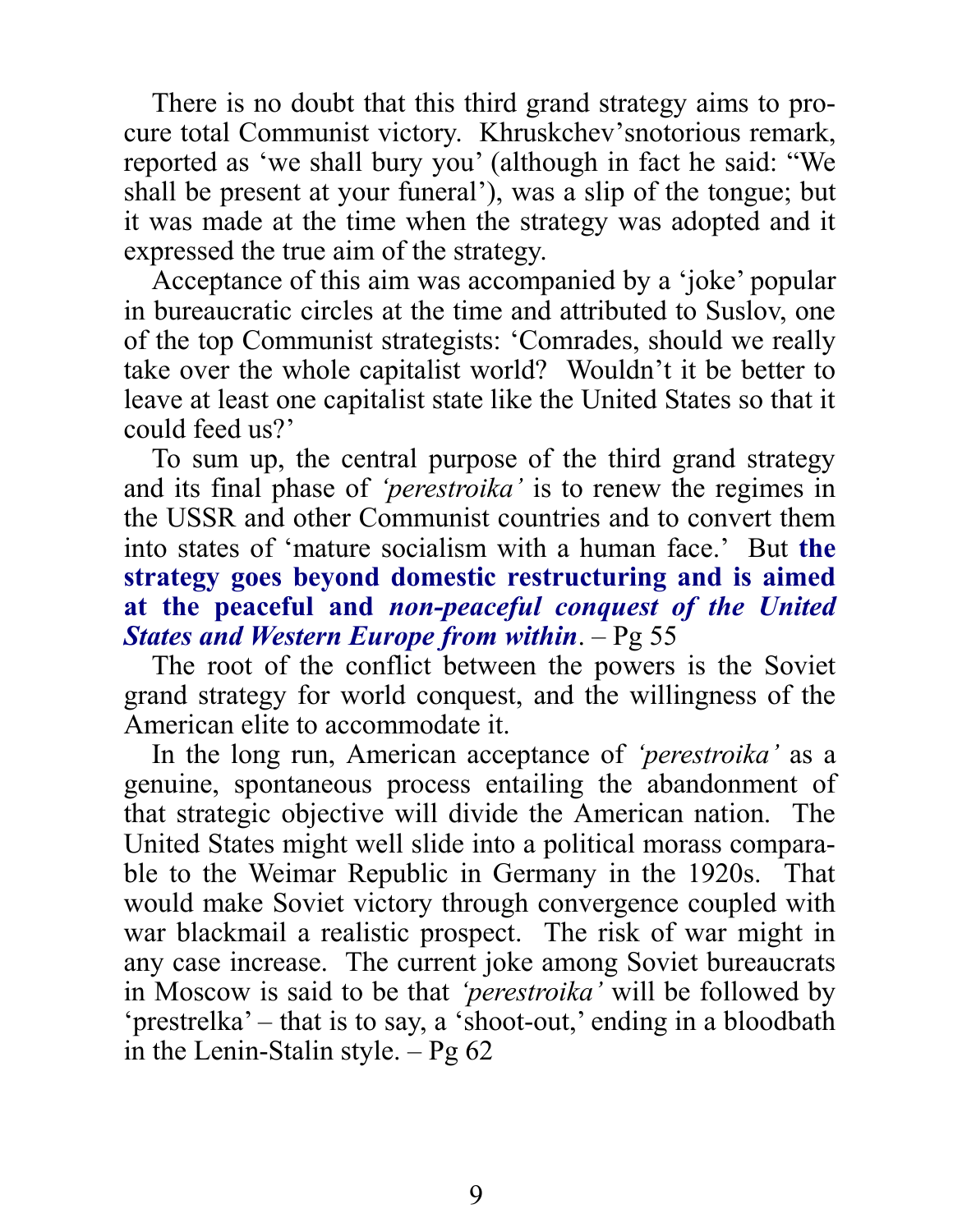## **MARCH 1990**

. . . greater apparent official tolerance of religion in the Soviet Union is accompanied by a secret drive to increase Party and KGB penetration of the Catholic and other churches and to use agents therein for political and strategic purposes inside and outside of the Soviet Union. When they achieve their Communist world victory, they will use mass withdrawal of their agents to disrupt and destroy the churches. *Never in its history since Nero has Christianity faced such a threat of possible destruction*. – Pg 116-117

## **SEPTEMBER-NOVEMBER 1990**

Optimistic expectations of long-term Western dividends from Western support for *'perestroika'* are doomed to disappointment. Present Soviet-Western cooperation is only temporary: the East-West alliance is only tactical. Soviet style democracy is 'cuckoo-egg democracy.' When the chick hatches, it will display its true antagonistic nature and seek to dominate the nest. **Blind to Soviet strategy, the United States will find itself increasingly marginalized in world affairs**. To paraphrase an expression used by Marx, the United States will be left stranded in isolation to contemplate its own destruction and demise.  $-Pg$ 132

#### **19 AUGUST 1991**

According to Sakharov, in the second phase the pressure exerted by the Soviet example and by the internal progressive forces would lead to the victory of the **Leftist Reformist Wing (the Soviet term for American liberals)** which would begin to implement a programme of collaboration and convergence with the USSR: on a worldwide scale, entailing changes in the structure of ownership. According to Sakarov, this phase would include an expanded role for the intelligentsia and an attack on the forces of racism and militarism.  $-$  Pg 137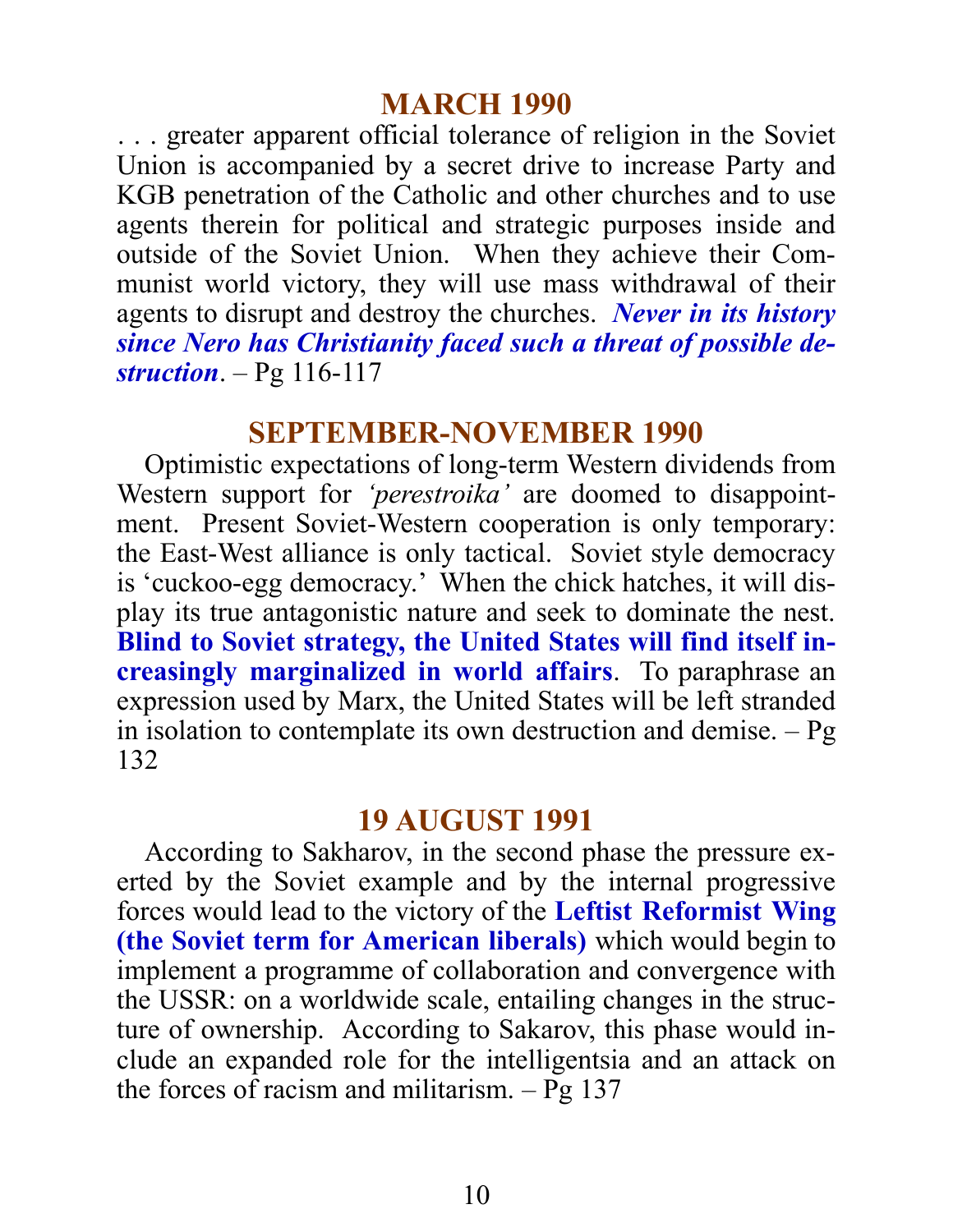# **20 AUGUST 1991**

One can expect that the Soviet strategists will come forward with fresh initiatives combined with deliberate provocations and crises in order to enhance the role of the United Nations.

They will do this because **they regard the United Nations as a stepping stone to a future World Government**. – Pg139

# **26 AUGUST 1991**

If the Soviets were truly moving towards genuine democracy, and were intent on a true 'Break with the Past,' these symbolic changes would be accompanied by the introduction and implementation of a de-communisation programme, the irrevocable (not cosmetic) prohibition of the Communist Party and Komsomol organizations at all levels throughout the USSR, and the removal of 'former' Party and Komsomol members from all the main seats of power including the KGB, the Soviet army and its political commissar administration, the Ministries, especially those for the Interior and Foreign Affairs, and the trade unions.

Yeltsin has allegedly banned the Communist Party in Russia. But the question should be asked; Why did he forget to ban the Komsomol youth organization? [Note: According to 'The New York Times' of 29 September 1991, the Komsomol voted to dissolve itself; its regulations were charged *'to allow subordinate youth leagues in the Soviet Republics to succeed it'* – Author's emphasis].

To carry conviction, the necessary purge of former Communists would have to be carried out at all levels, as was the intention with the de-nazification programme in Germany after the war. Without any such programme, present changes, however impressive, will remain cosmetic. – Pg 142

The self-evident absence of any of these criteria indicates that the symbolic changes mean no more than that the strategists had reached the conclusion that **the old symbols had out-**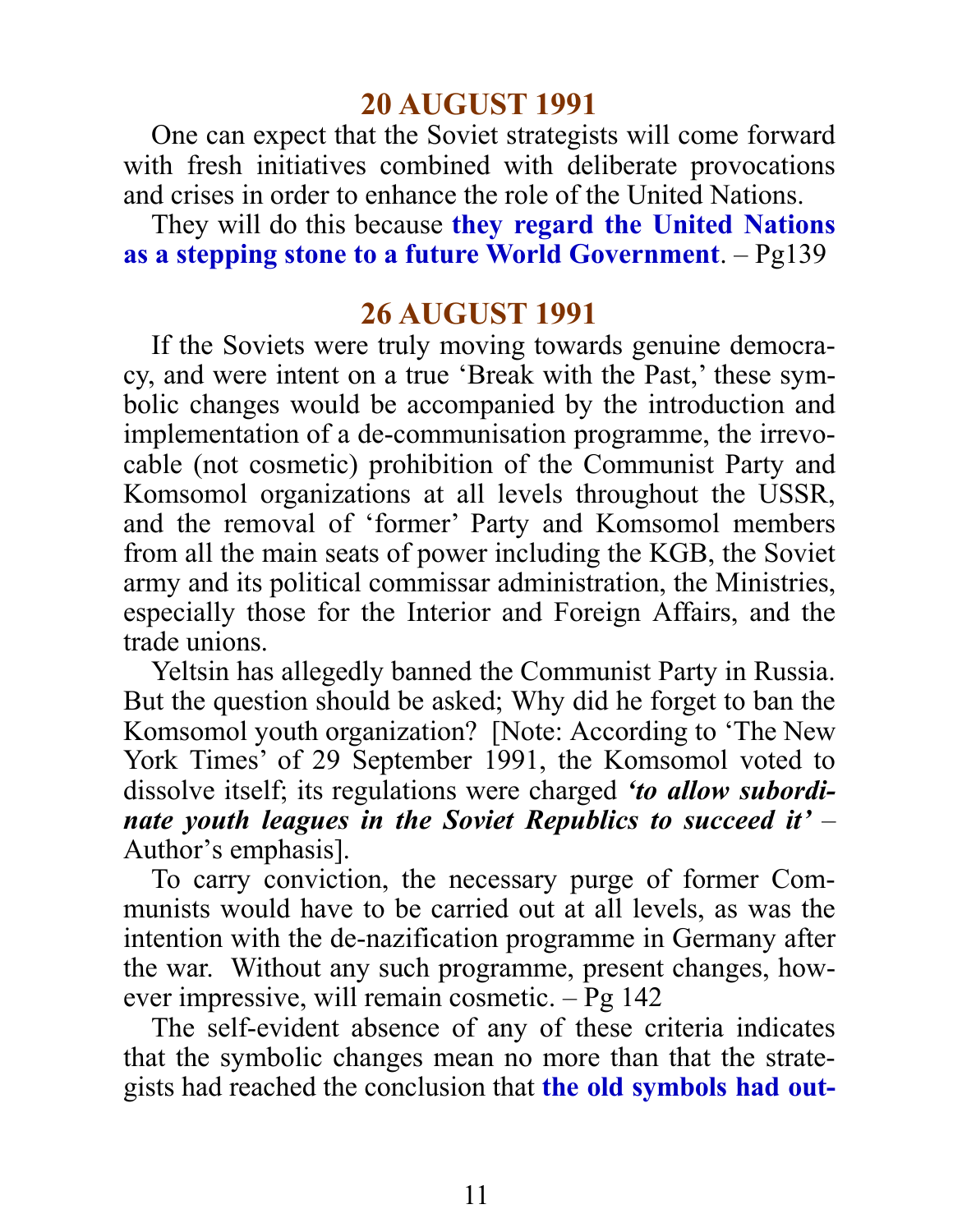**lived their usefulness – at least, in the Soviet Union and Eastern Europe – and had to be replaced by new, more attractive, popular symbols. Moreover these cosmetic changes are logical** *and were predicted earlier by this analyst***. The Soviets realized that convergence with the United States cannot be achieved under the old compromised symbols like Lenin, Dzerzhinskiy, and others associated in the Western mind with terror, repression, exile and bloodshed. Convergence requires the introduction of new, attractive, national and 'democratic' symbols conveying the impression that Soviet 'democracy' is approaching the Western model.**

No doubt these cosmetic changes, the reorganization of the Soviet bureaucracy and the new, more enigmatic status of its leaders like Yeltsin will be seen by the West as a deepening of the process of Soviet 'reform,' offering new opportunities for Western policy. But the West's main weakness remains unchanged: it cannot grasp the fact that it is facing an acceleration in the unfolding of Soviet convergence strategy which is intended to procure the subservience of the West to Moscow under an ultimate Communist World Government. – Pg143

### **28 APRIL 1992**

### **WARNING TO THE CIA, THE FBI AND THE US INTELLIGENCE COMMUNITY CONCERNING THE FORTHCOMING DISINFORMATION CAMPAIGN EXPLOITING THE ALLEGED DISCLOSURE OF KGB FILES**

[The disclosure of state secrets in the interests of strategy]

According to this assessment, disclosures about the contents of KGB files will not be the spontaneous acts of individual former KGB officers but a planned and calculated disinformation campaign or, more precisely, a covert joint operation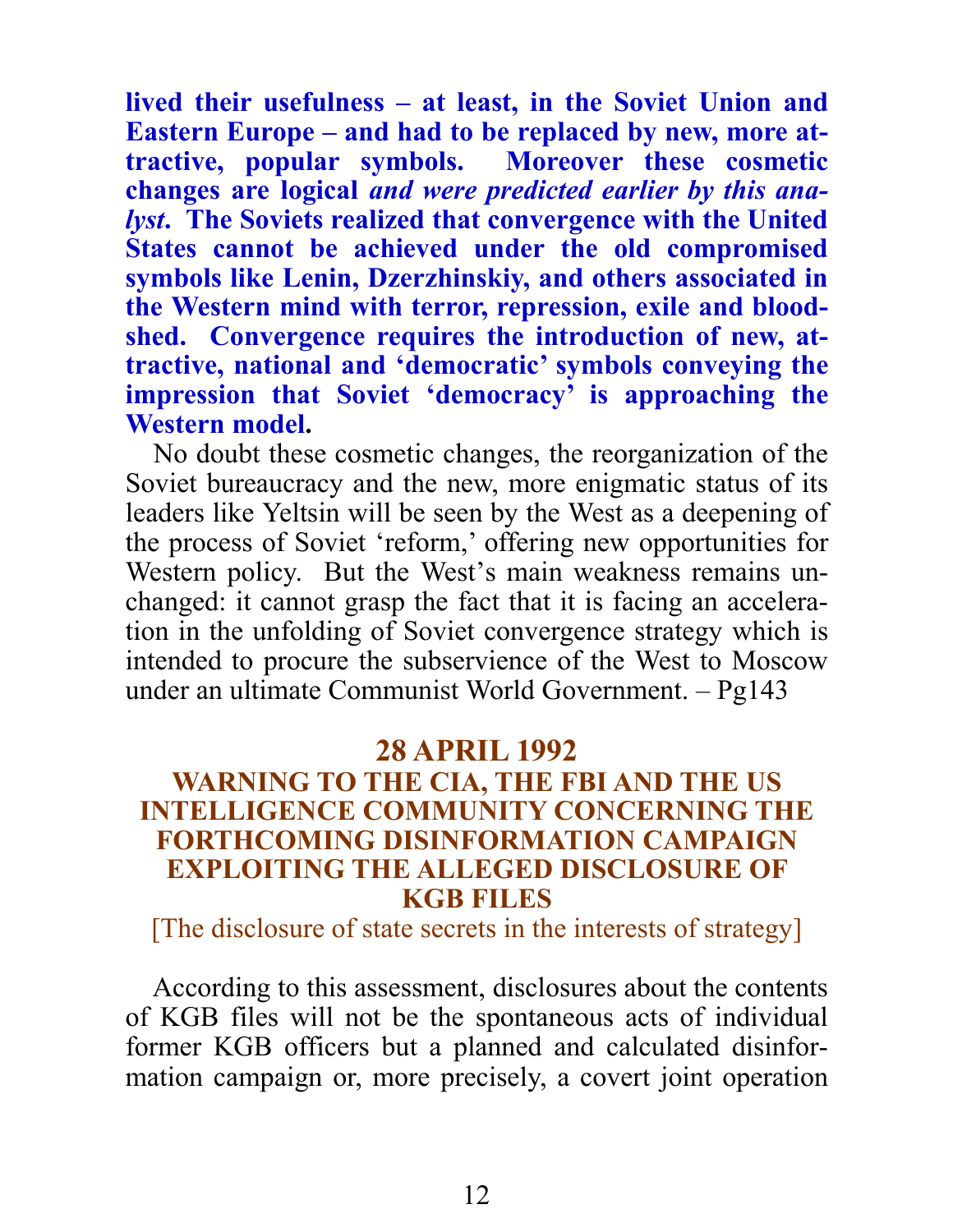by the relabeled intelligence services of the Commonwealth of Independent States (CIS) and Arbatov's Institute for the Study of the United States and Canada. This covert operation will be combined with other active measures and the use of agents of influence among movie-makers, scholars and journalists in the United States and Europe.

The new leadership of the CIS will make available for this campaign the necessary technical facilities and the services of the best scriptwriters and the best experts in documentary photomontage whose techniques are on the same plane as the legendary Sergey Eisenstein.

The main purpose of the campaign will not be to enlighten the West by clearing up the mysteries of the KGB's primary Cold War operations or by revealing the true identities of the KGB's important agents or its false defectors. *Its objective will be to discredit the US Presidency, the CIA and the FBI in the eyes of American and world public opinion* **in order to generate pressure for the further weakening of the American special services if not for their complete abolition and replacement by new emasculated or nominal services**. A further objective will be to discredit the remaining anti-Communist politicians and experts, to extinguish their residual influence in the US Administration and political parties, and to prevent its revival.

The successors to the KGB have no intention of revealing the whole truth contained in KGB files but only such half-truths as will enable them to manipulate American public opinion to suit their purposes as described above. Since the Watergate hearings the CIA and the FBI have destroyed many files and have lost much of their counter-intelligence memory. This has impaired their ability to apprehend manipulation of disclosures about the KGB. A recent example illustrates the point.

Several 'former' KGB officers visited the United States to meet and exchange views with their CIA counterparts. The Rus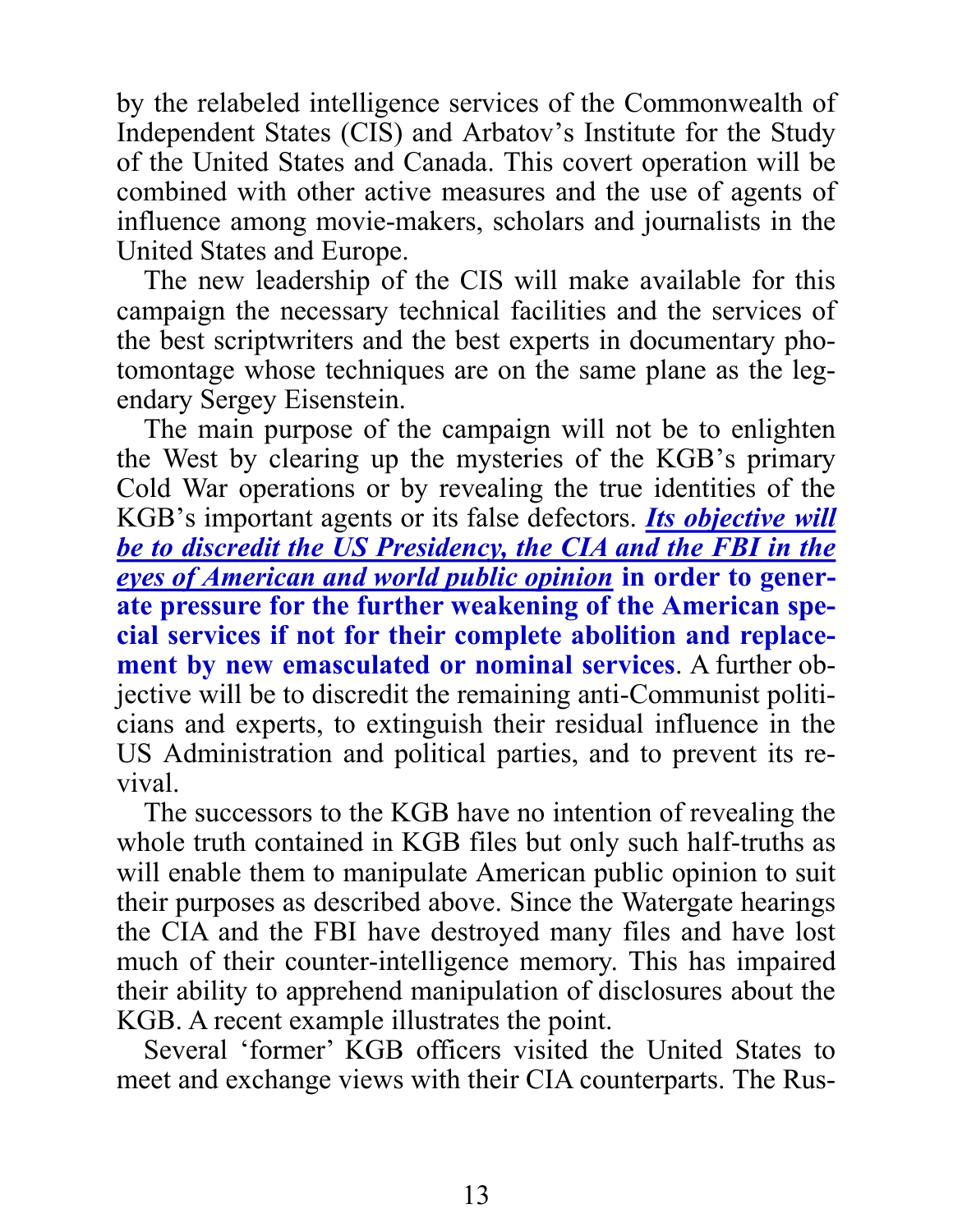sian group included a certain Zvezdenkov. The visit was treated in the US press simply as a public relations affair. It escaped the notice of the press and apparently of the CIA and the FBI that Zvezdenkov was the man who investigated and sent to his death Petr Popov, the most valuable agent the Central Intelligence Agency ever ran in the GRU. The successors to the KGB did not reveal this fact: the CIA and the FBI seemed to have forgotten it. We are left in the dark as to why Zvezdenkov should have been sent to the United States. Similar partial revelations and manipulation of them can be expected on more important matters in the future.

The campaign of partial disclosure of KGB files is a continuation of the struggle with the CIA and the FBI and is intended to destroy their reputations and effectiveness once and for all.

A particularly alarming indication of the extent to which US foreign policy has become degraded is Washington's willingness to consider the admission of Russia and other former Warsaw Pact countries into NATO - an alliance which provided the United States and its allies with effective protection from these countries for many years. This policy jeopardises the security of the United States, gravely threatens the security of Western Europe, and undermines the United States' role as the leader of the developed world.

US policymakers should urgently re-examine their assumptions about the 'progress' of Russia and China 'towards democracy'. They should take account of Sino-Russian strategy and should recognize that the long-term strategic, political and economic threat comes from a Sino-Russian axis and associated participants like North Korea, Iran, Iraq and Syria. The Russian and Chinese leaders are still committed to their objective of world domination and believe that, disguised as 'democrats', in accordance with Leninist teaching, they will be able to achieve it.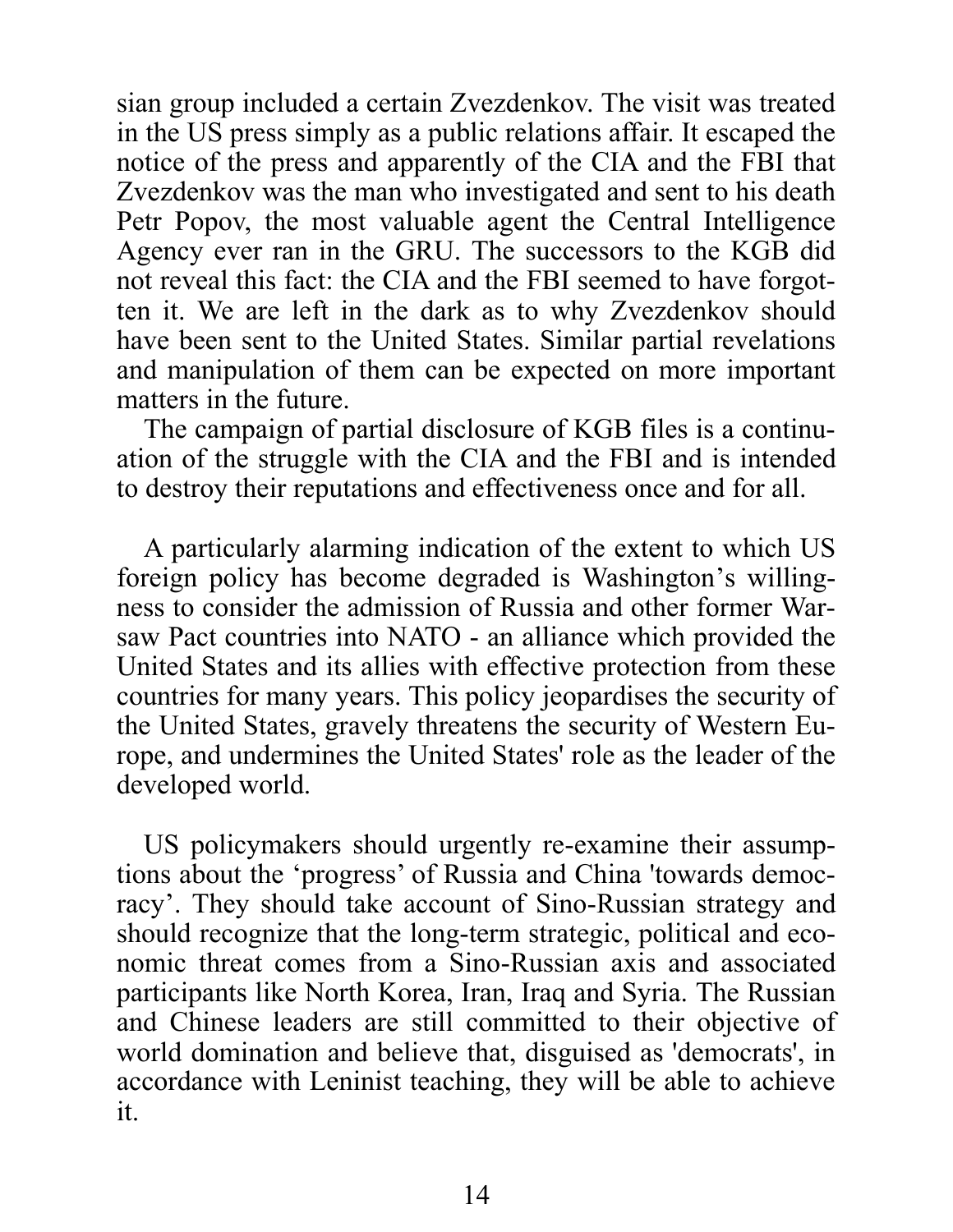False and naive assumptions about Russian and Chinese 'progress towards democracy' and about their 'friendship towards the United States' threaten defense policy. The threat is not just associated with reduced military budgets but also with the matter of priorities. US involvement in regional and local conflicts in Somalia, Bosnia and Haiti, on the basis that 'the Cold War is over', and in fighting drug cartels in Latin America, distracts attention from the real strategic threat from Russia and China.

These staged confrontations in the former USSR will continue to occur for as long as their true deceptive nature and intent remains undetected. And their continuation will foster growing Western confusion over perceptions of events in Russia and China. **This confusion is intended to reinforce the West's continuing failure to apprehend the scope and scale of the long term strategic threat to the free world**. The US Congress is pressing, meanwhile, for a redefinition of US intelligence priorities. Since US policymakers and Congress accept the false premise that Russia is 'moving towards democracy', the prevailing view is that intelligence coverage of Russia should be reduced or dropped.

Furthermore, on the unreliable premise that Russia is a potential ally, the FBI and the CIA are deepening their unwise partnerships with their Russian counterparts over such issues as tackling nuclear terrorism.

 **"Russia's main enemy is the creation of a global dictatorship by the West under the crafty label 'New World Order'.**"

> ALEKSANDR RUTSKOI,cited in 'The Sunday Times,' London, 9 April 1995

This revealing remark dialectically accuses the West of precisely the objective pursued secretly by the Russian-Chinese strate